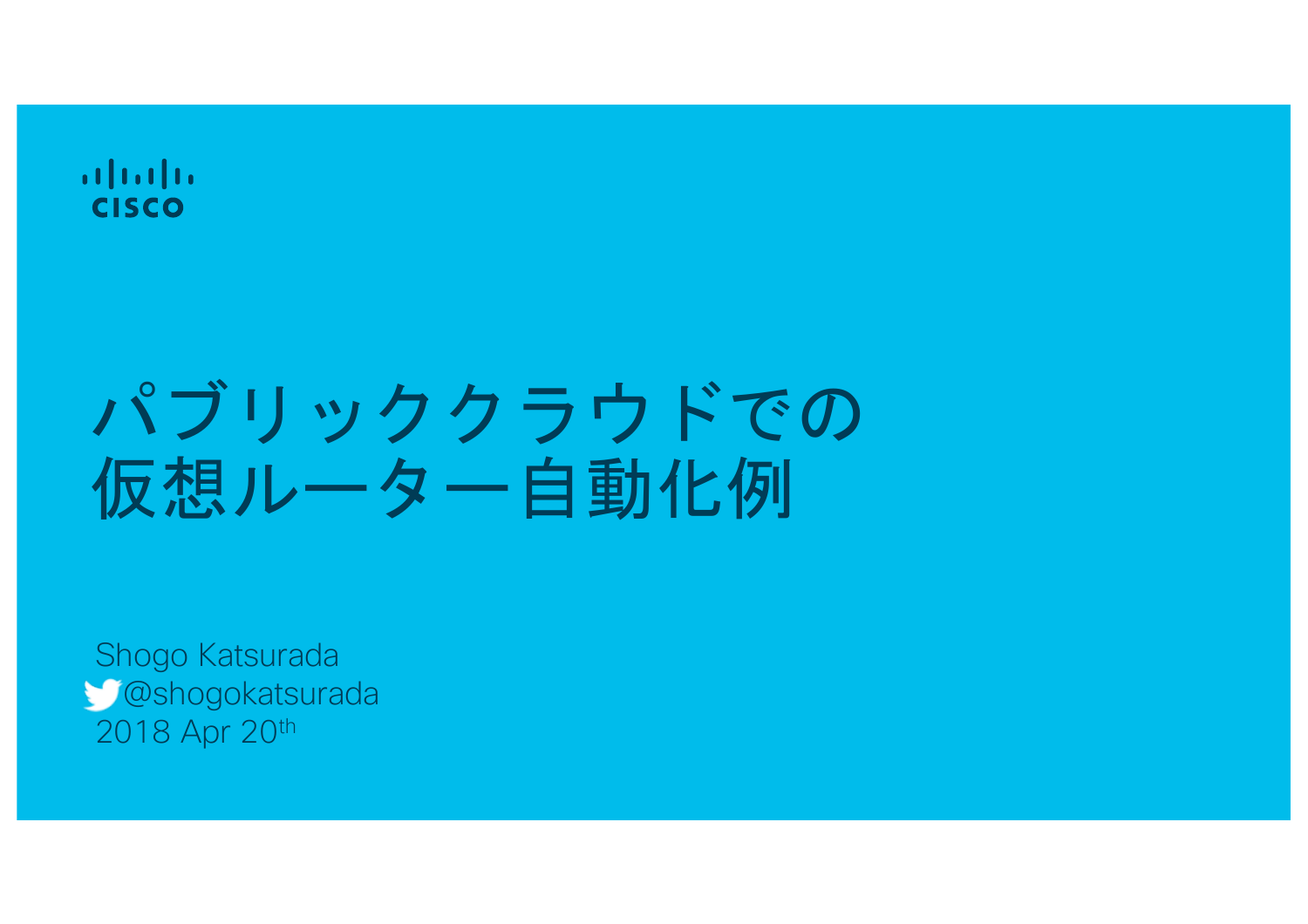#### はじめに

- •パブリッククラウドで仮想ルータ(ネットワークアプライアンス)を動 作させてネットワーク構築する企業も増えてきています
- ・ネットワーク運用自動化というと構成管理ツールやスクリプティン グを中心とした話題になりますが、クラウドでの仮想ルータでは、 クラウドで提供されるツールセットも使えます
- ・ここでは、パブリッククラウドでの自動化の一例をご紹介します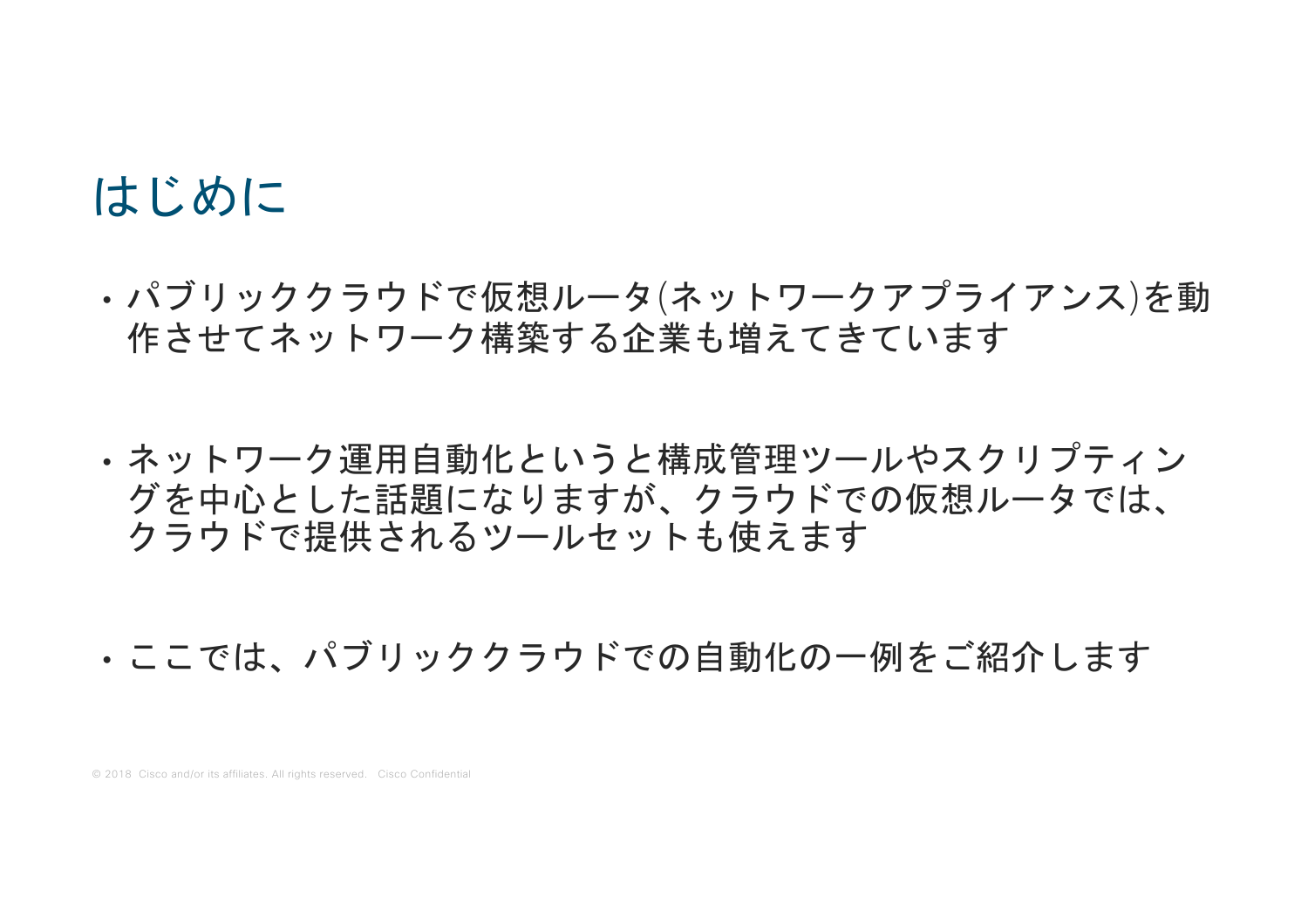#### パブリッククラウドで利用できる 仮想ルータ(ネットワークアプライアンス) は様々



AWS Azure

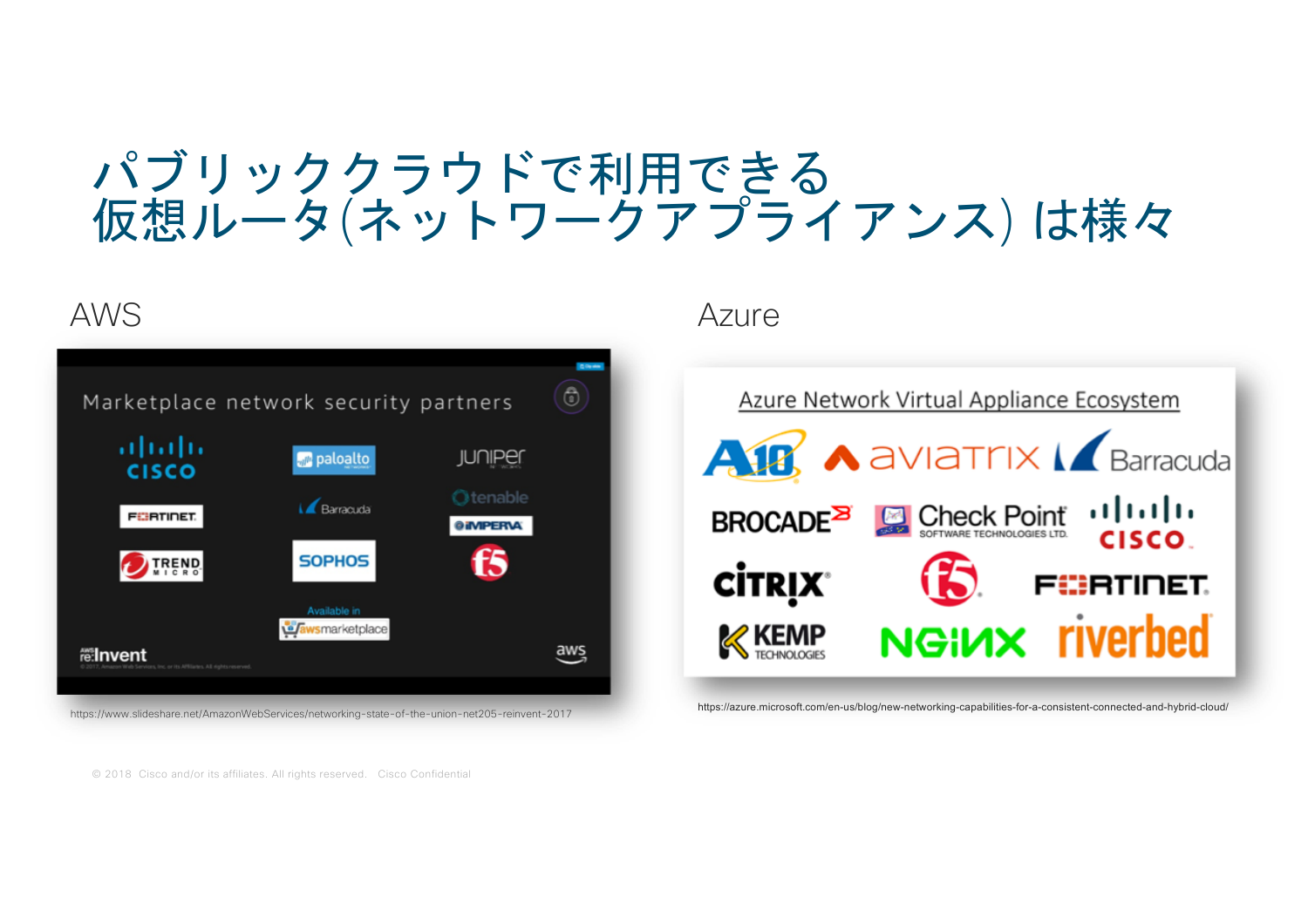| ツールセットも… |                                                                  |
|----------|------------------------------------------------------------------|
|          | オンプレミス                                                           |
| 機器セットアップ | <b>PXE</b><br>$\bullet$<br><b>ZTP</b><br>$\bullet$               |
| 構成管理     | Ansible<br>$\bullet$<br>Chef<br>$\bullet$<br>Puppet<br>$\bullet$ |
| スクリプティング | • APIライブラリ(YDK,<br>PyEz, NAPALMetc)                              |
| 状態監視     | SNMP<br>$\bullet$<br>Telemetry<br>$\bullet$                      |
| その他      | Cron<br>$\bullet$                                                |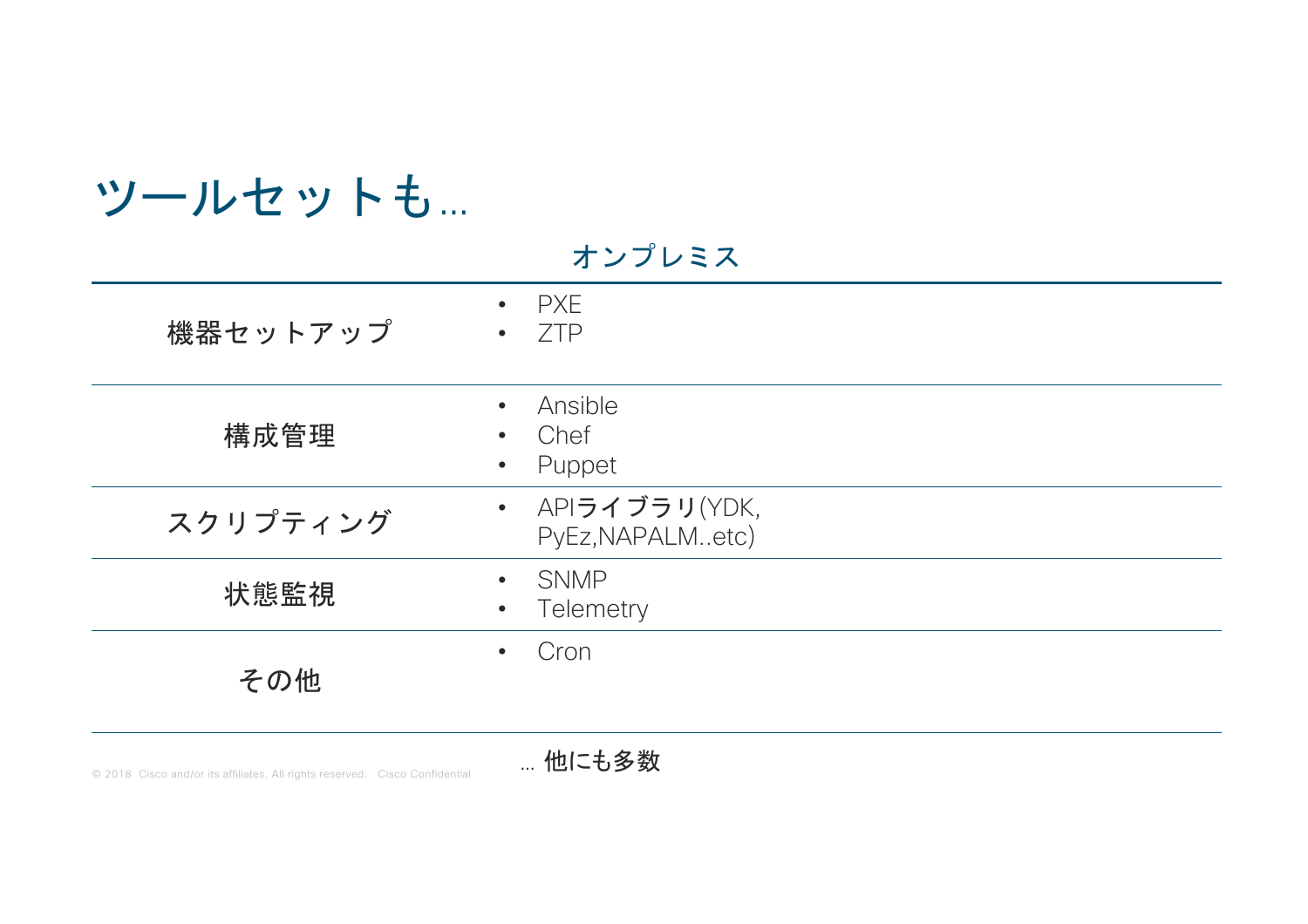| ツールセットも… |                                                           |                                                                     |
|----------|-----------------------------------------------------------|---------------------------------------------------------------------|
|          | オンプレミス                                                    | クラウド環境                                                              |
| 機器セットアップ | <b>PXE</b><br>$\bullet$<br><b>ZTP</b>                     | Terraform<br><b>AWS CloudFormation</b><br><b>Azure ARM Template</b> |
| 構成管理     | Ansible<br>$\bullet$<br>Chef<br>Puppet<br>$\bullet$       |                                                                     |
| スクリプティング | APIライブラリ(YDK,<br>$\bullet$<br>PyEz, NAPALMetc)            | AWS Lambda<br>$\bullet$<br><b>Azure Functions</b>                   |
| 状態監視     | <b>SNMP</b><br>$\bullet$<br><b>Telemetry</b><br>$\bullet$ | <b>AWS Cloudwatch</b><br>Azure monitor                              |
| その他      | Cron<br>$\bullet$                                         | オブジェクトストレージ<br>(ANS S3)<br><b>KMS</b>                               |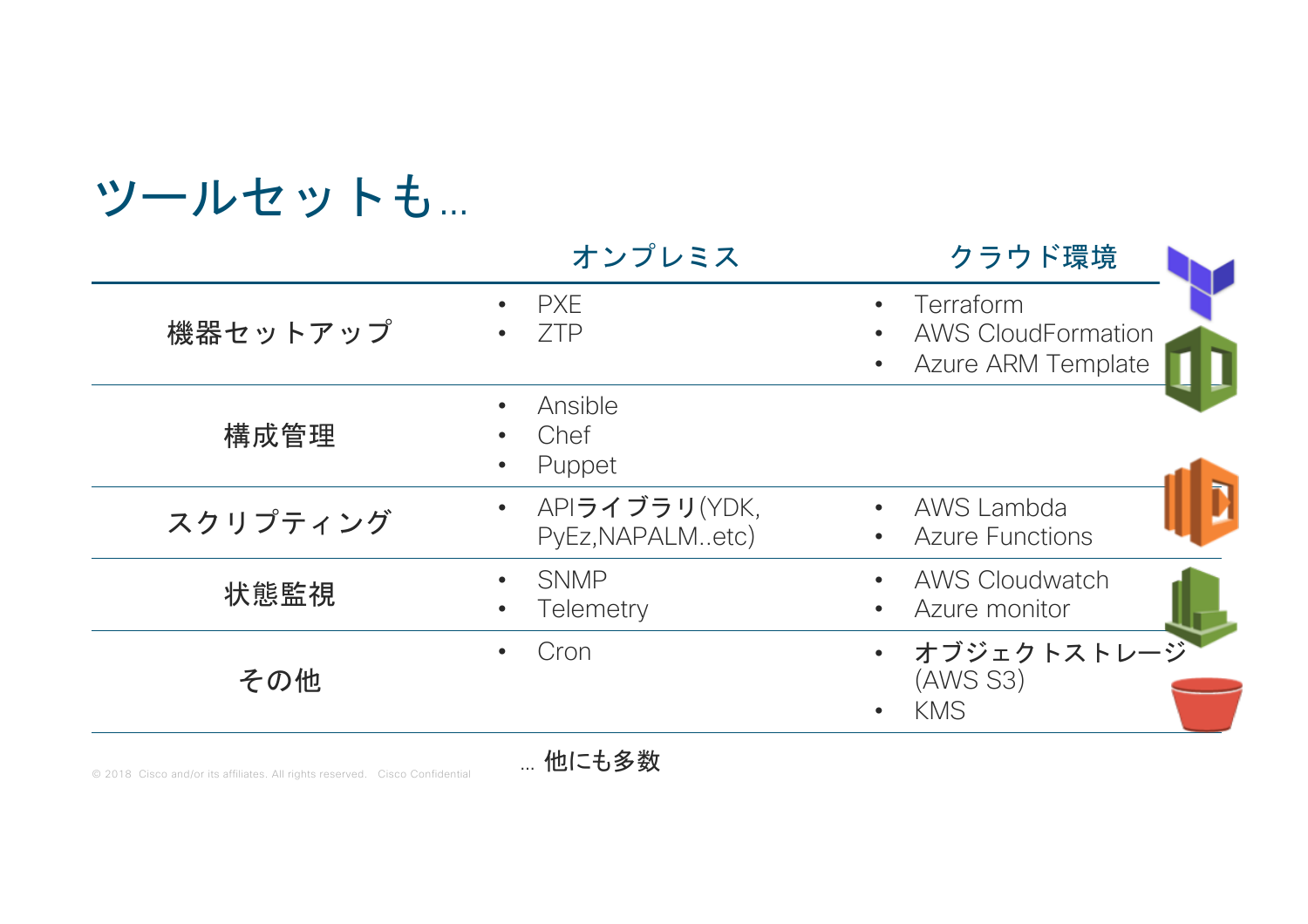### パブリッククラウドのネットワーク

- さまざまなお作法·ネットワークの制限がある
	- VPC(Virtual Private Cloud)/ VNET
	- AZ (Availability Zone) / AS(Availability Set)
	- マルチキャスト, ブロードキャストが通らない
		- •使えないプロトコル・機能が...
			- IGP(OSPF..etc)
			- HSRP/VRRP
			- $\cdot$  BFD
			- Proxy ARP, Gratuitous ARP
		- · GREを使うことで回避できるケースもある

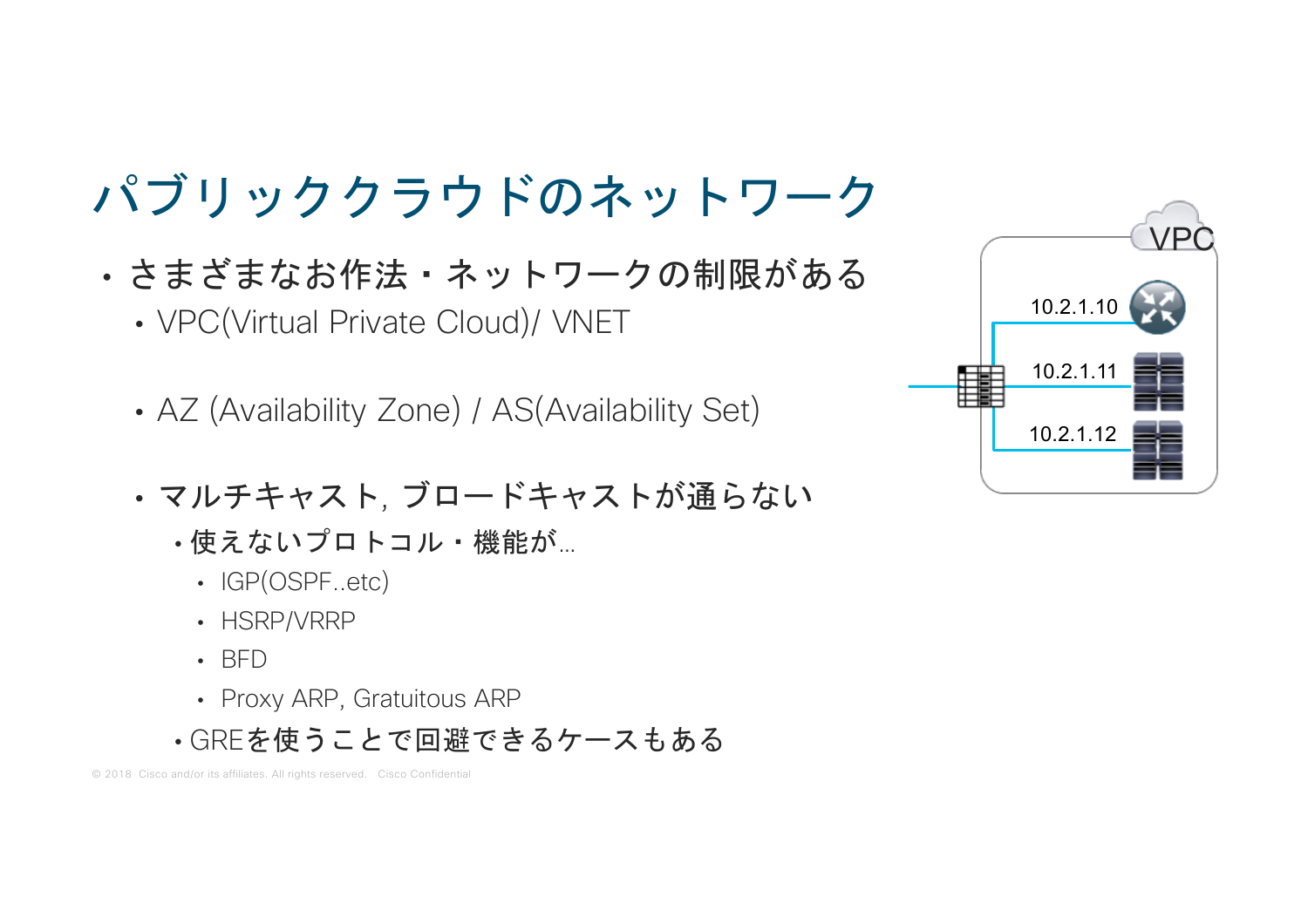

<sup>2018</sup> Cisco and/or its affiliates. All rights reserved. Cisco Confidential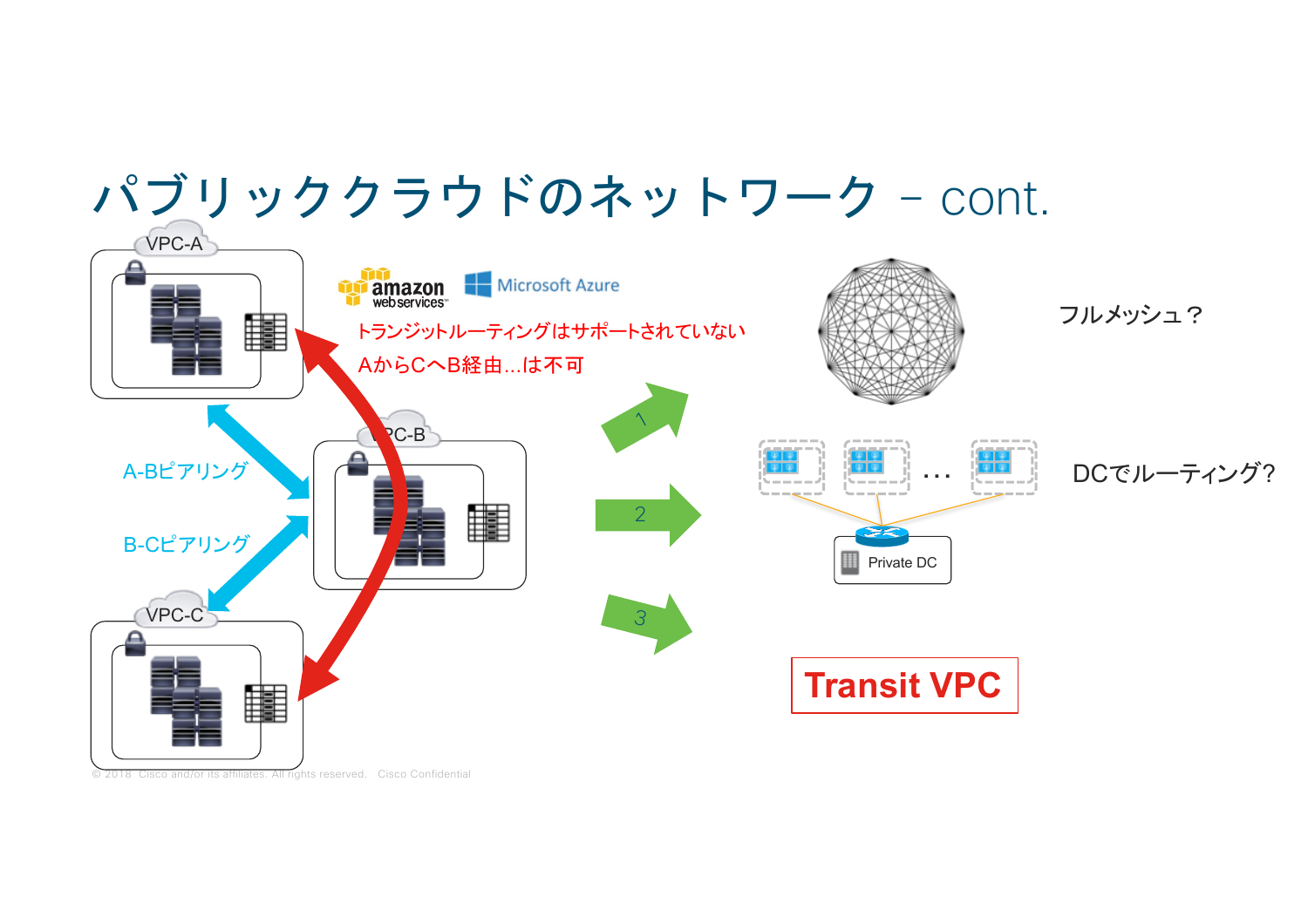### Transit VPC 構成

- •転送専用のVPC を用意す ることでVPC間のトラン ジットルーティングをサ ポート
- Cisco や Juniper の仮想ア プライアンスでドキュメン ト化されている



© 2018 Cisco and/or its affiliates. All rights reserved. Cisco Confidential

: https://www.slideshare.net/AmazonWebServices/networking-many-vpcs-transit-and-shared-architectures-net404-reinvent-2017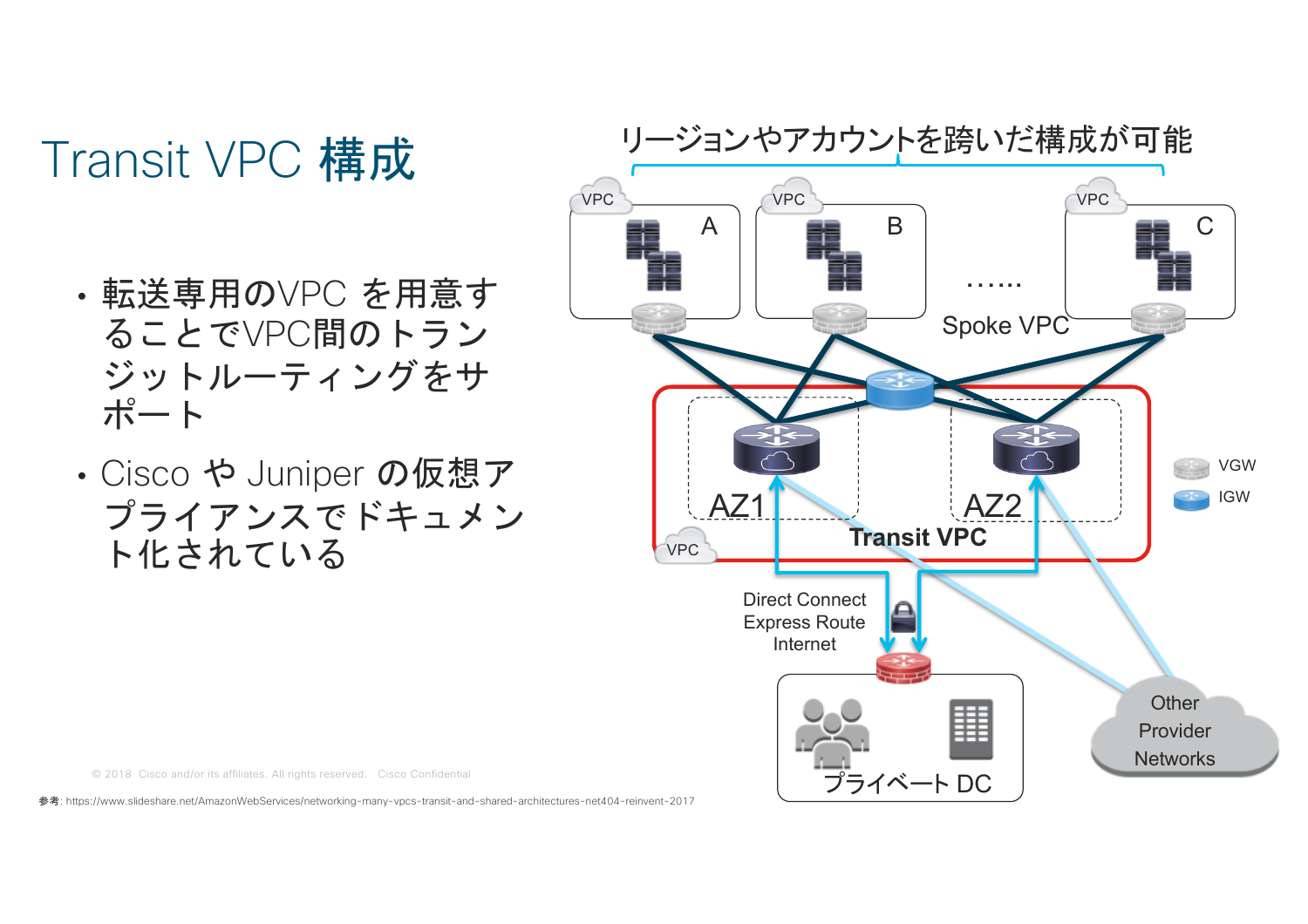#### Transit VPC の自動化 - 実現できること

· HUBルータ デプロイの自動化 · トランジットVPCの仮想ルータを立ち上げ · 初期設定 ·AZを分けた配置 · HA構成 • スポークVPCの追加の自動化 ・手順の自動化 次頁 •追加したいVPC のVGW で任意の Tag を記載することで 自動的に トランジットVPCへ接続設定が完了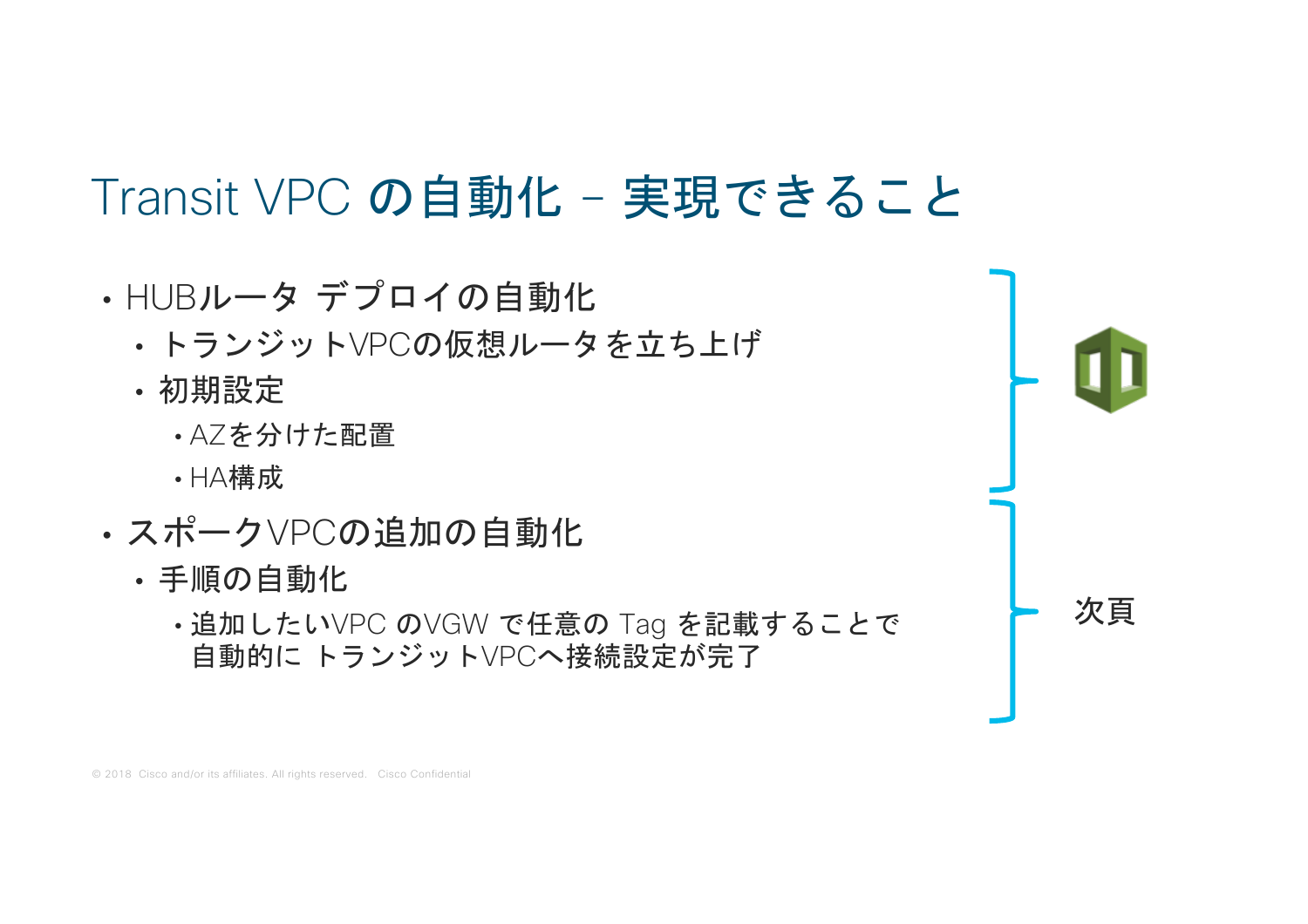#### スポークVPC追加 自動化の仕組み

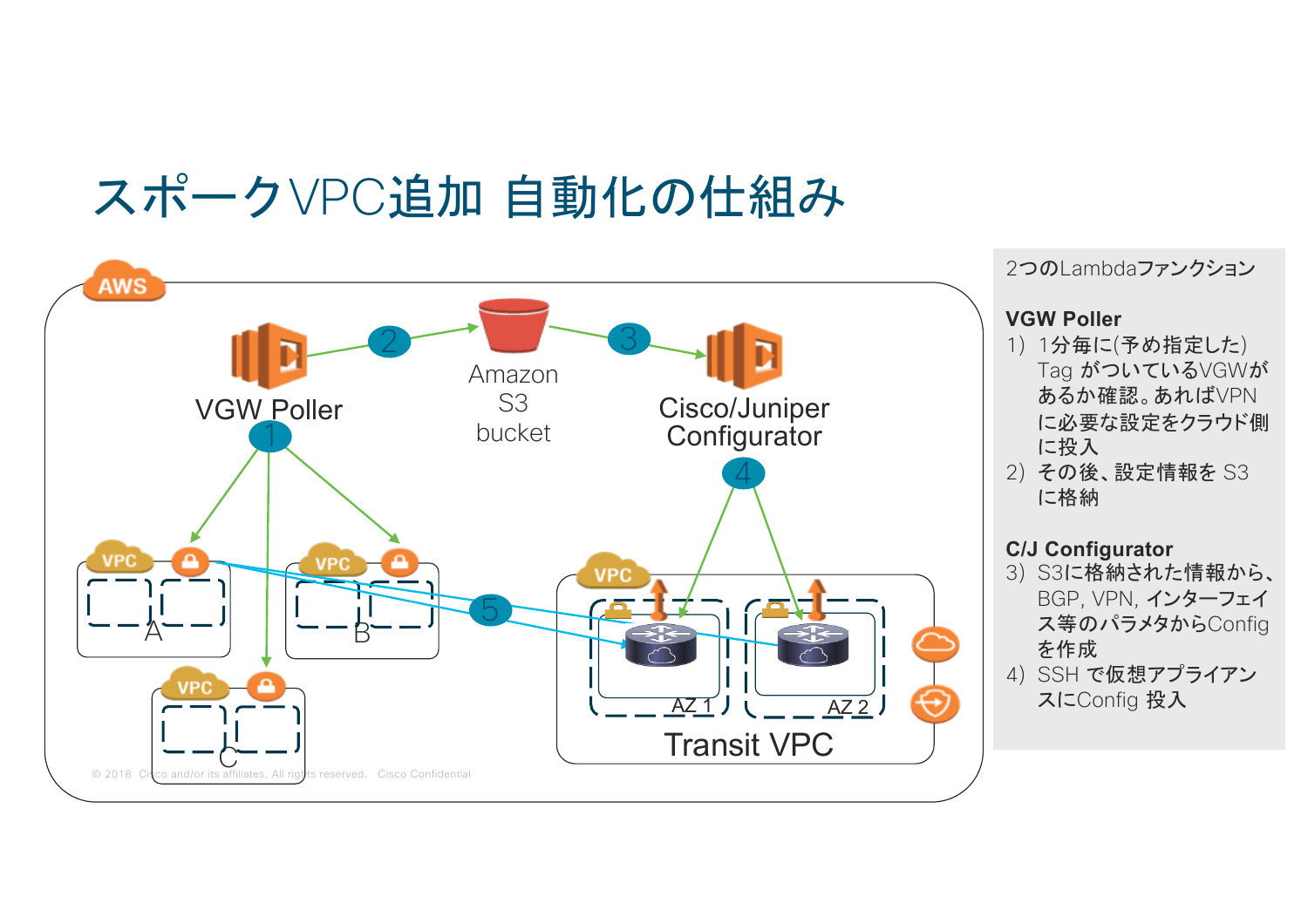#### まとめ

- ・クラウドのツールセットを活用して完成度の高い自動化を実現して いる例のご紹介
	- · スクリプト·テンプレートは公開されているので、カスタマイズも可能
- Ansible は元はサーバ構成管理ツール → ネットワークへの応用
- ・クラウドサービスの進化は早いのでツールをうまく活用できると自 動化が捗るケースも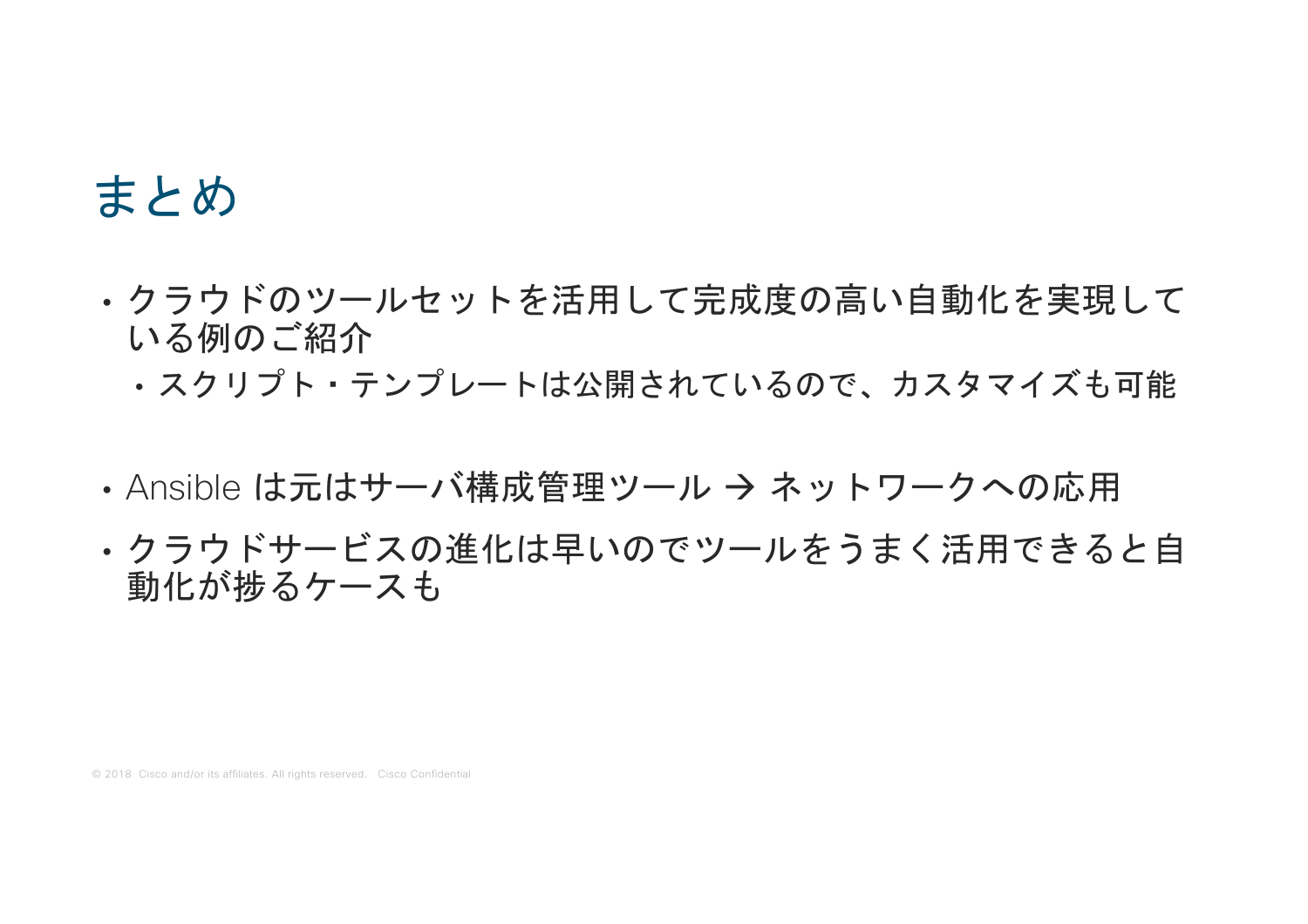

- Transit Network VPC https://docs.aws.amazon.com/solutions/latest/cisco-based-transit-vpc/overview.html
- Github https://github.com/awslabs/aws-transit-vpc
- CSR1000v Deployment Videos for Public Cloud http://cs.co/csr1000v
- vSRX Virtual Firewall-BasedAWS Transit VPC https://www.juniper.net/assets/us/en/local/pdf/implementation-guides/8010096-en.pdf